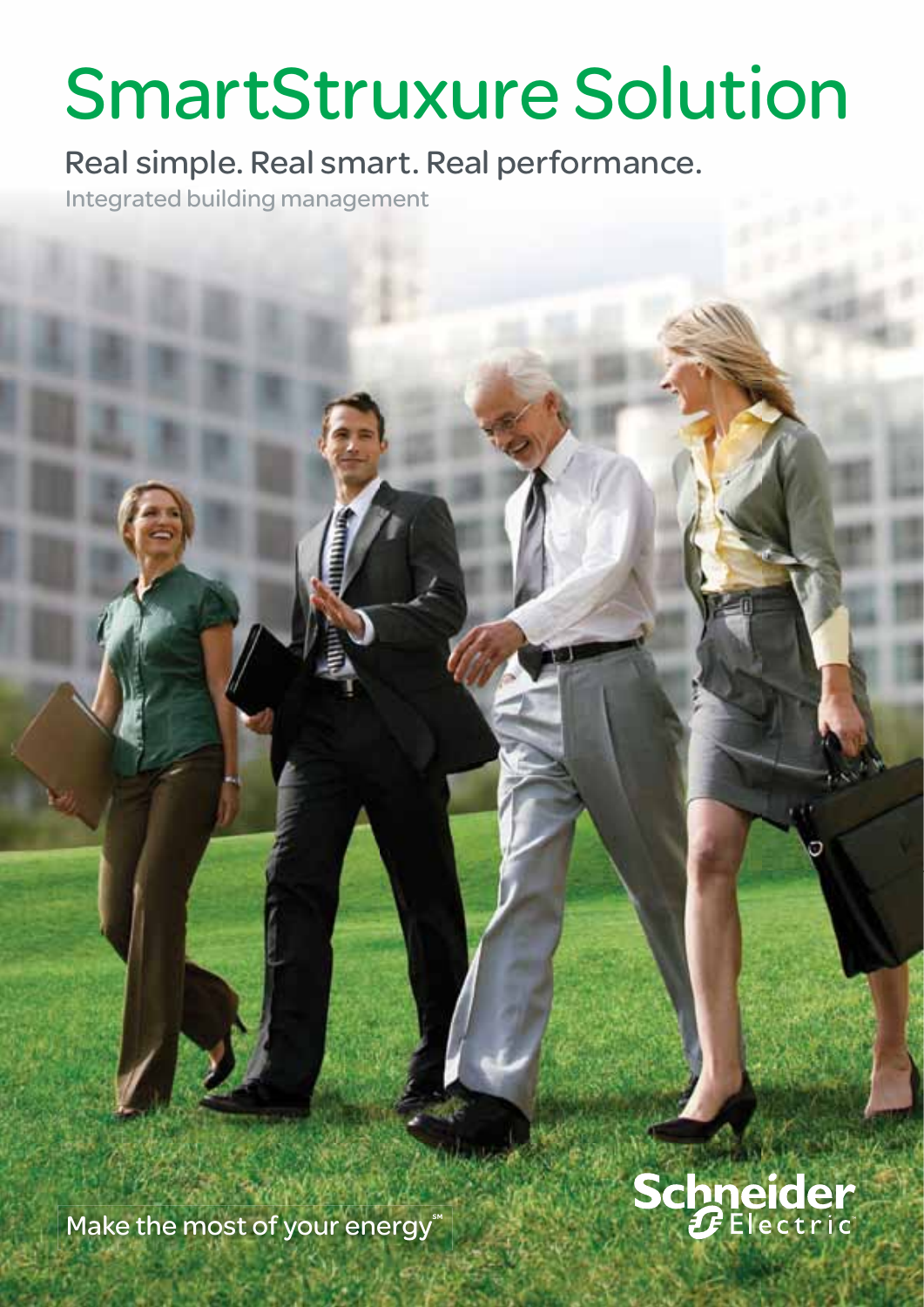## A single solution for your complex needs

# Smart Ftruxure

Real simple. Real smart. Real performance.

 $\gg$ 

Save up to 30% of your energy costs with a SmartStruxure solution from Schneider Electric™.



Optimize your energy consumption, maintain a healthy and productive environment, update aging facilities, and gain anytime, anywhere access to your building systems.

SmartStruxure™ solution enables you to monitor, measure, and optimize your building's performance throughout its life cycle — saving you money. You can't control what you don't measure. SmartStruxure solution, powered by StruxureWare™ Building Operation software, facilitates the exchange and analysis of data from energy, lighting, fire safety, and HVAC.

#### Real simple

Your job is complicated — SmartStruxure solution helps you simplify by delivering the right information when, where, and how you want it.

- > Personalized user interface
- > Anytime, anywhere access
- > Simplified day-to-day operations

SmartStruxure solution is a smart investment for today's needs and tomorrow's challenges. As a key part of your building's infrastructure, SmartStruxure solution delivers one-click integration across your



SmartStruxure solution delivers an efficient enterprise by optimizing your building's performance and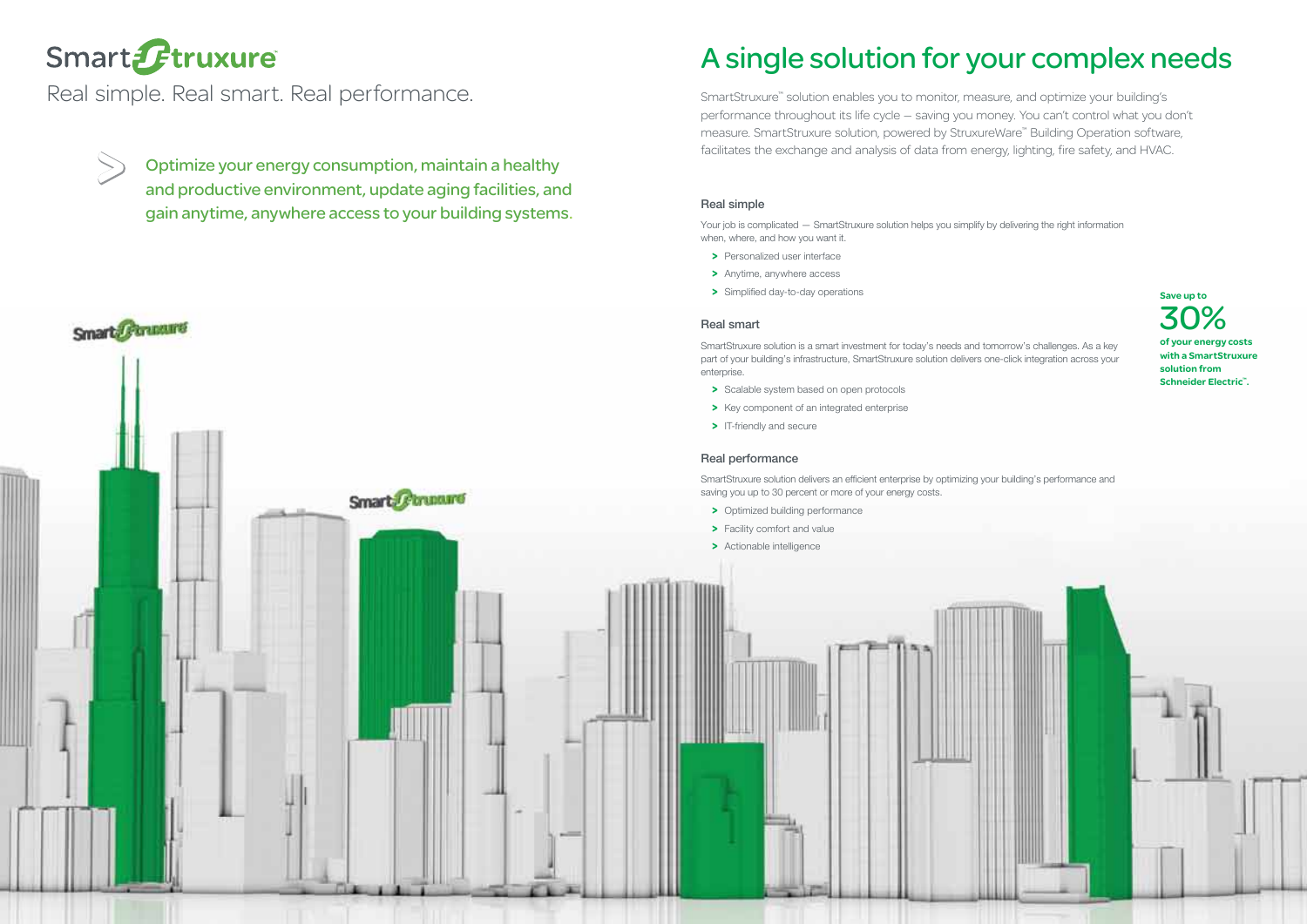

## User-friendly system



#### Personalize your workspace

The attractive, modern interface can be organized by individual users to suit their needs. These preferences follow the users regardless of where they log on. Information accessible to each user, such as graphics and alarms, can be managed at the job function or individual level for added security and accountability.

#### Access your information anytime, anywhere

SmartStruxure solution delivers 24/7 access to your building's information with WebStation, a fully functioning user interface that runs on a standard Web browser. Our robust mobile applications provide a portable, simplified user interface that enables you to view information and manage your facility on the go.

#### Simplify day-to-day operations

User-friendly functionality, including drag-and-drop trending, one-click reporting, interactive graphics, calendar-like scheduling, and easy-to-use alarms, lets you focus on optimizing your buildings, rather than just running them.

### A smart investment



#### Ready today, prepared for the future

Its unique, scalable architecture makes SmartStruxure solution ideal for any integrated building management application. It provides native support for LON®, BACnet®, Modbus, Web Services, and Schneider Electric EcoStruxure™ Web Services for seamless integration with existing and emerging technologies.

#### Boost your facility's IQ

A SmartStruxure solution breaks down traditional information silos and monitors and manages your building's systems on one network — across your enterprise. It can easily incorporate data from outside your facility, such as weather and utility costs, to further ensure your building is running at maximum efficiency.

#### IT-friendly and secure

SmartStruxure solution can withstand the most malicious attacks on your IP network. Its distributed intelligence provides fault-tolerance and keeps your building systems up and running.

## Good for the planet — great for your bottom line

#### Optimize your building's performance

Realize significant financial savings throughout the installation, operation, and maintenance of your facility. Further savings can be achieved by adding advanced services, such as building analytics and optimization.

#### Maintain facility comfort and increase facility value

A SmartStruxure solution creates a healthy, sustainable environment within your facility that attracts and retains employees, and can ensure that your facility meets government efficiency requirements and/or qualifies for tax-based incentives.

#### Turn data into decisions

Out-of-the-box reporting and trending tools make it easy to turn massive amounts of data into actionable intelligence. Dashboards allow you to visualize enterprise efficiency and engage building occupants when displayed in your lobby.

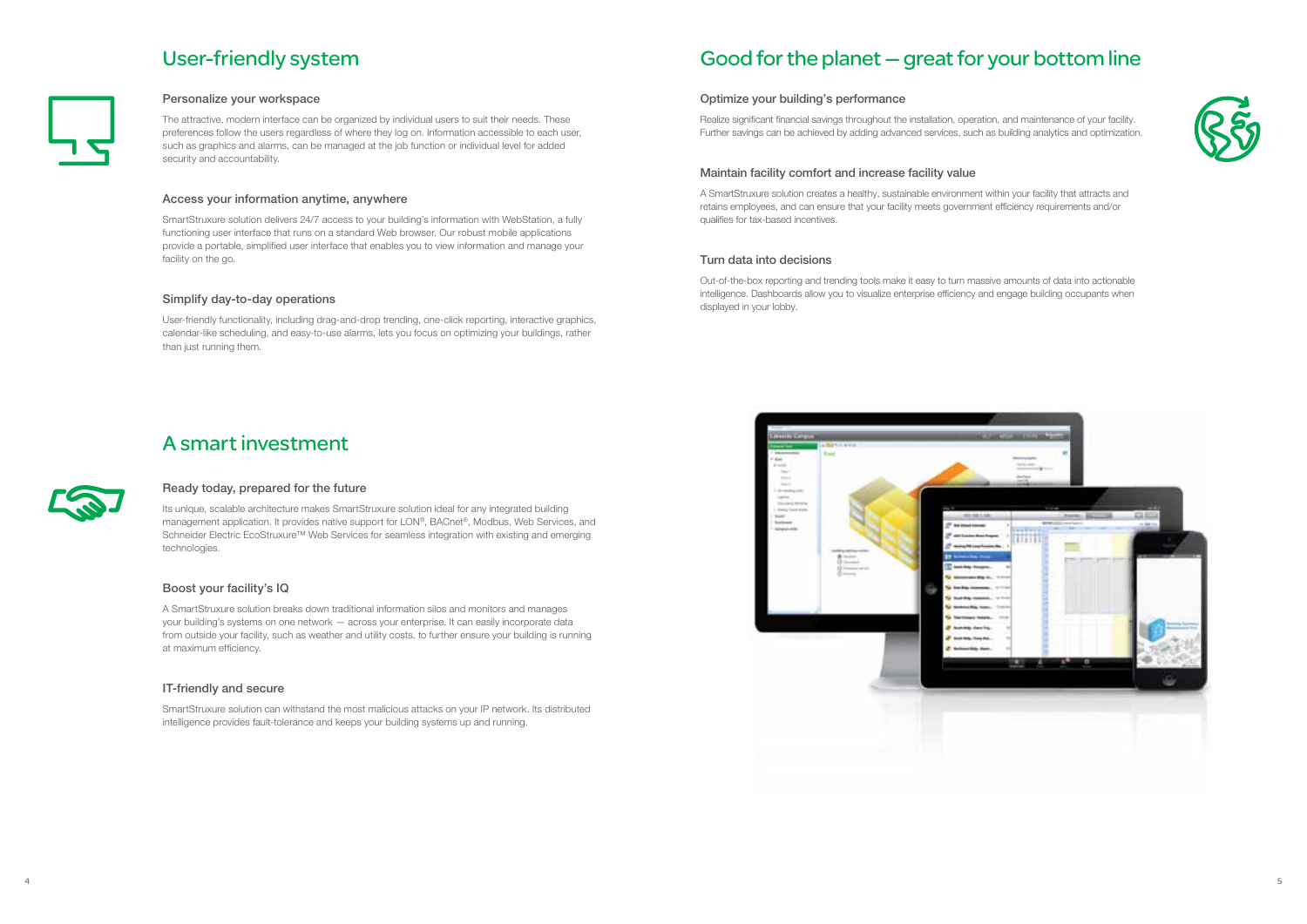# A personalized blueprint for your building's efficiency

#### Shop floor to top floor visibility

StruxureWare software applications and suites by Schneider Electric is a unique platform that delivers visibility into energy and resource use across an organization. StruxureWare software encompasses powerful software applications that are unified across three levels to maximize efficiency:

- > Enterprise level: C-level executives can drive their sustainability strategies effectively by evaluating and selecting scenarios that meet financial, regulatory, and business objectives.
- > Operations level: Functional managers can analyze and optimize operations, energy, and assets on an enterprise-wide or site-specific basis.
- > Control level: Users, whether on-site or remote, can control process performance, ensure business continuity, and track energy consumption in real time.

StruxureWare software allows users to measure and manage data from shop floor to top floor, delivering one version of the truth that is accurate and actionable. Companies can conserve enterprise resources, optimize business performance, and manage an overall sustainability strategy proactively and effectively.

#### Take efficiency to the next level with EcoStruxure architecture

EcoStruxure architecture is the Schneider Electric approach to creating intelligent energy management systems. The SmartStruxure solution represents the building management domain of expertise within the EcoStruxure architecture. An EcoStruxure architecture connects five domains of expertise — power, data centers, process and machines, building management, and physical security — within an open and flexible technology architecture that delivers significant savings on capital and operational expenses.

## Our vision

Schneider Electric has a vision of a world where we all can achieve more while using less of our resources. Since buildings consume more electricity and fossil fuels than any other sector, we can play a vital role in reducing energy consumption and greenhouse gas emissions while saving our customers time and money.



- 
-